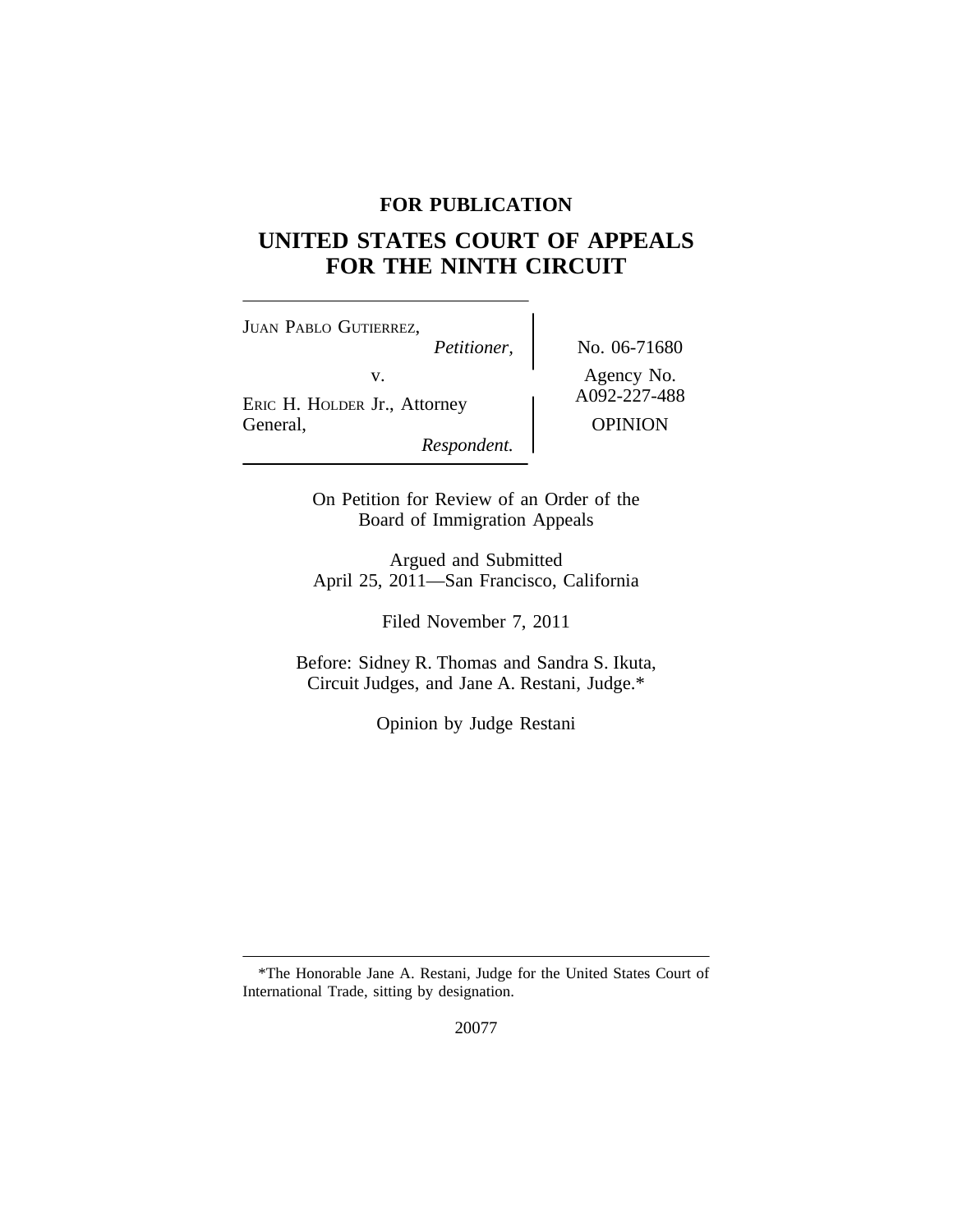## **COUNSEL**

Fernando Quiñones (withdrawn) and Michael Grim (withdrawn), Law Offices of Fernando Quiñones, San Francisco, California, for the petitioner-appellant.

Stephen J. Flynn, Arthur Leonid Rabin, Mark Christopher Walters, Sunah Lee, and Gladys Marta Steffens Guzman, U.S. Department of Justice, for the respondent-appellee.

Allison L. Ehlert and Matthew Carter Dirkes, Coblentz, Patch, Duffy & Bass, LLP, San Francisco, California, amicus curiae.

## **OPINION**

RESTANI, Judge:

Petitioner Juan Pablo Gutierrez petitions for review of an order of the Board of Immigration Appeals ("BIA") upholding the Immigration Judge's ("IJ") denial of registry, cancellation of removal, and voluntary departure on grounds of alleged constitutional violations and that as a matter of law the administrative record cannot support a finding that he lacked good moral character. We conclude that we lack jurisdiction to review some of Gutierrez's claims, and where we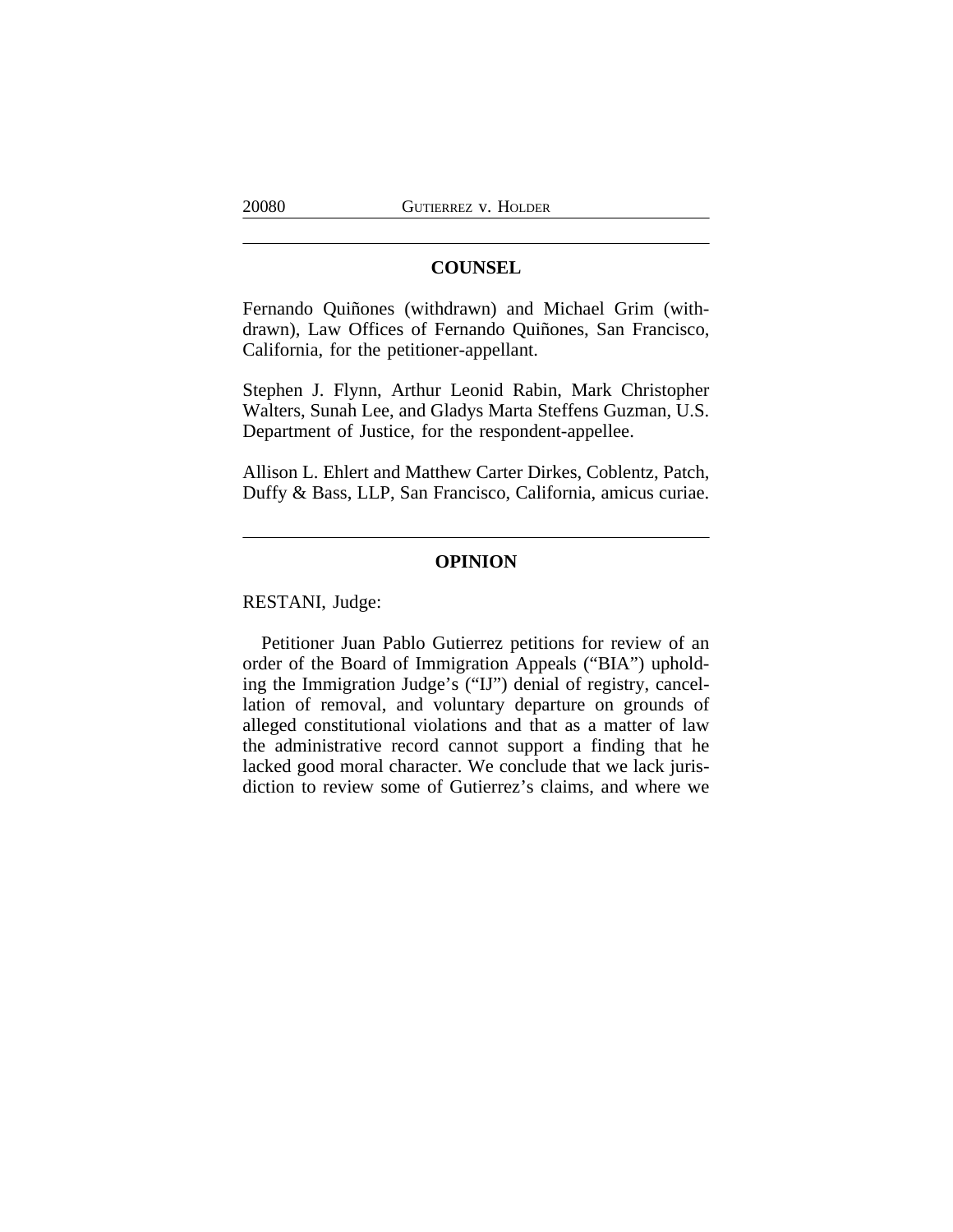do possess jurisdiction, Gutierrez's claims fail on the merits. Thus, we DENY the petition for review in part and DISMISS in part.

#### *BACKGROUND*

Gutierrez is a seventy year-old native and citizen of Mexico who entered the United States sometime between 1969 and 1971. Gutierrez is not married and has no children. Gutierrez's mother and brother are United States citizens, and his sister and other brother are lawful permanent residents of the United States. In October 2001, Gutierrez was issued a Notice to Appear, charging him with being removable from the United States as an alien who was present in the United States without being admitted or paroled, in violation of Section  $212(a)(6)(A)(i)$  of the Immigration and Nationality Act. 8 U.S.C. § 1182(a)(6)(A)(i).

Gutierrez appeared before an IJ and conceded his removability from the United States. For relief from removal, Gutierrez requested registry, cancellation of removal, and voluntary departure. During the hearing, Gutierrez presented evidence including that of his good moral character. Gutierrez also moved to present the telephonic testimony of three witnesses regarding the issue of his good moral character, claiming the witnesses were unavailable due to pre-established work commitments. The IJ considered the motion despite its untimeliness but disallowed the telephonic testimony because Gutierrez had failed to provide affidavits from these witnesses as to why they could not be present and because there were other witnesses who could testify to Gutierrez's good moral character. Three of Gutierrez's family members testified to his good moral character.

Gutierrez testified, admitting that he was arrested and pled guilty approximately seven or eight times between 1978 and 2001 for driving under the influence ("DUI") offenses and arrested for driving without a license at least once. Gutierrez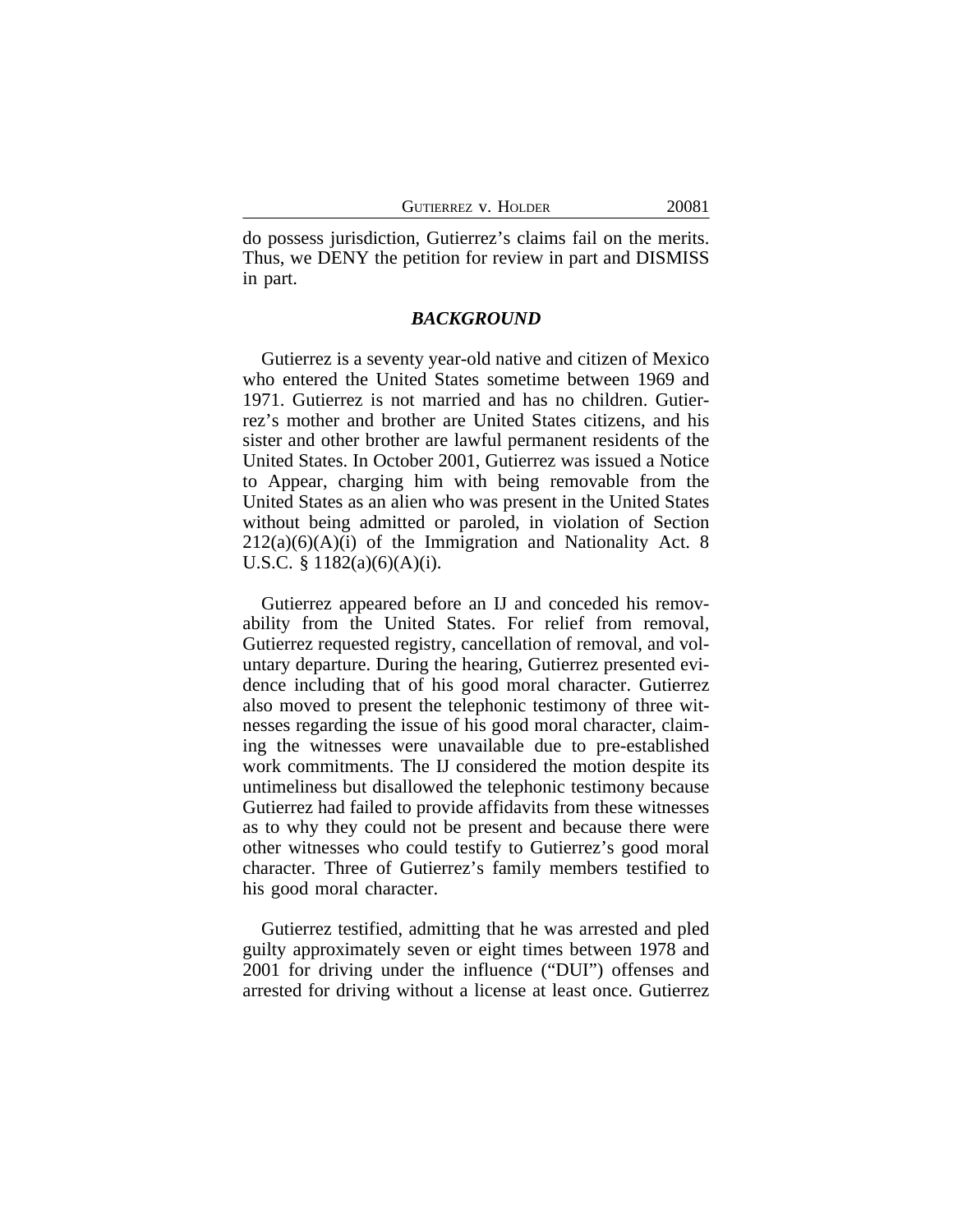| GUTIERREZ V. HOLDER |  |  |
|---------------------|--|--|
|---------------------|--|--|

served eight months in prison as a result of these arrests. His last offense occurred in August 2001, and Gutierrez had not paid his fine as of the date of his April 2004 hearing. When the IJ asked Gutierrez if he was currently driving with a suspended license, Gutierrez's attorney stated that Gutierrez was invoking his right to remain silent despite an admonition from the IJ that the hearing was not a criminal proceeding and a negative inference could be drawn from his silence. Gutierrez testified that he had not drunk alcohol since 2001 and was currently attending Alcoholics Anonymous meetings twice a week.

The IJ denied Gutierrez's applications for relief. Although the IJ found the testimony of Gutierrez as well as Gutierrez's mother and brother credible, the IJ denied his applications for cancellation of removal, voluntary departure, and registry because the IJ found that Gutierrez lacked good moral character and had not demonstrated "exceptional and extremely unusual hardship." 8 U.S.C. § 1229b(b)(1)(D). With regard to the application for relief for registry, the IJ determined that "there is no requisite time period for good moral character for registry" and that because of Gutierrez's "numerous criminal convictions for driving under the influence" and the fact that "the respondent is currently still driving even on a suspended driver's license, . . . this Court does not believe that in its discretion it [is] appropriate to grant the respondent registry." Based on a lack of exceptional and extremely unusual hardship as well as a lack of good moral character, the IJ also denied Gutierrez's petition for cancellation of removal.

In August 2005, the BIA adopted and affirmed the IJ's decision and dismissed Gutierrez's appeal. The BIA sua sponte reopened and reconsidered Gutierrez's appeal,<sup>1</sup> concurring with the IJ that Gutierrez failed to establish his good

20082

<sup>&</sup>lt;sup>1</sup>The BIA's prior decision "inadvertently included a reference to a 'practice of persecution . . . of ethnic Chinese Christian' which was not part of the Immigration Judge's decision or record in this case."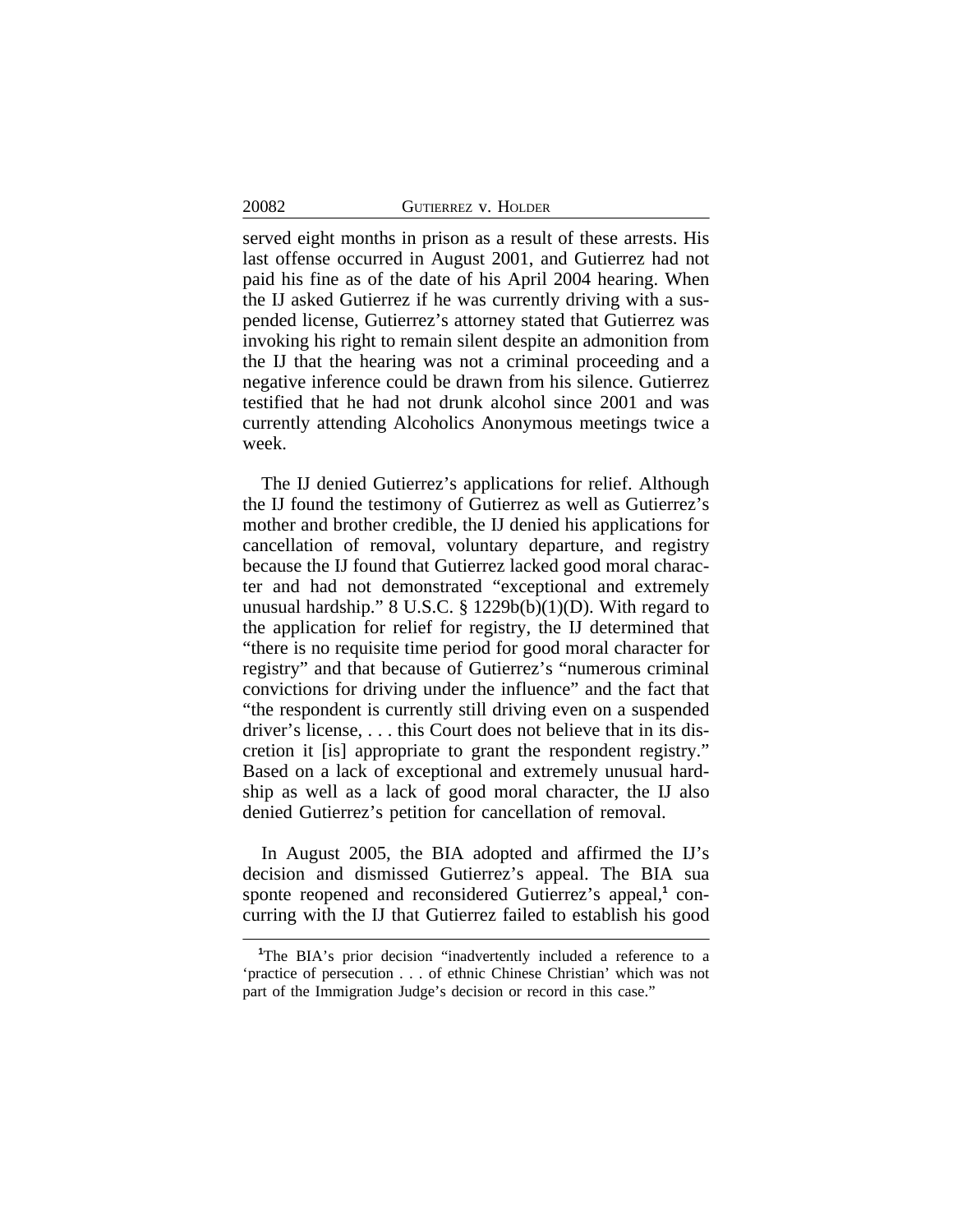GUTIERREZ V. HOLDER 20083

moral character and exceptional and extremely unusual hardship for obtaining registry and cancellation of removal, based on "the reasons stated by the Immigration Judge in his decision." The BIA determined that the IJ correctly drew an adverse inference from Gutierrez's silence. The BIA also rejected Gutierrez's claim that the IJ's rejection of the telephonic witnesses violated due process. Gutierrez sought review of the BIA's order denying registry, cancellation of removal, and voluntary departure.**<sup>2</sup>**

#### *STANDARD OF REVIEW*

The BIA adopted and affirmed the decision of the IJ pursuant to *Matter of Burbano*, 20 I. & N. Dec. 872, 874 (B.I.A. 1994). Where the BIA does not express any disagreement with the IJ's reasoning or conclusions, we revisit both decisions and treat the IJ's reasons as those of the BIA. *See Pelayo-Garcia v. Holder*, 589 F.3d 1010, 1012 (9th Cir. 2009). "[W]e have jurisdiction to determine whether jurisdiction exists," *Flores-Miramontes v. INS*, 212 F.3d 1133, 1135 (9th Cir. 2000) (internal quotation marks and citation omitted), and we review issues regarding jurisdiction and the BIA's legal conclusions de novo, *see Oropeza-Wong v. Gonzales*, 406 F.3d 1135, 1141 (9th Cir. 2005). We review constitutional and other questions of law de novo. *See Khan v. Holder*, 584 F.3d 773, 776 (9th Cir. 2009).

# *JURISDICTION TO REVIEW DENIAL OF REGISTRY DECISIONS*

Amicus argues that we have jurisdiction to review the entirety of the IJ's decision regarding Gutierrez's denial of registry. Specifically, Amicus argues that the IJ based his decision on a statutory per se category rather than his discre-

**<sup>2</sup>**We received supplemental briefing and oral argument from amicus curiae and the Government after Gutierrez's lawyer withdrew from the case.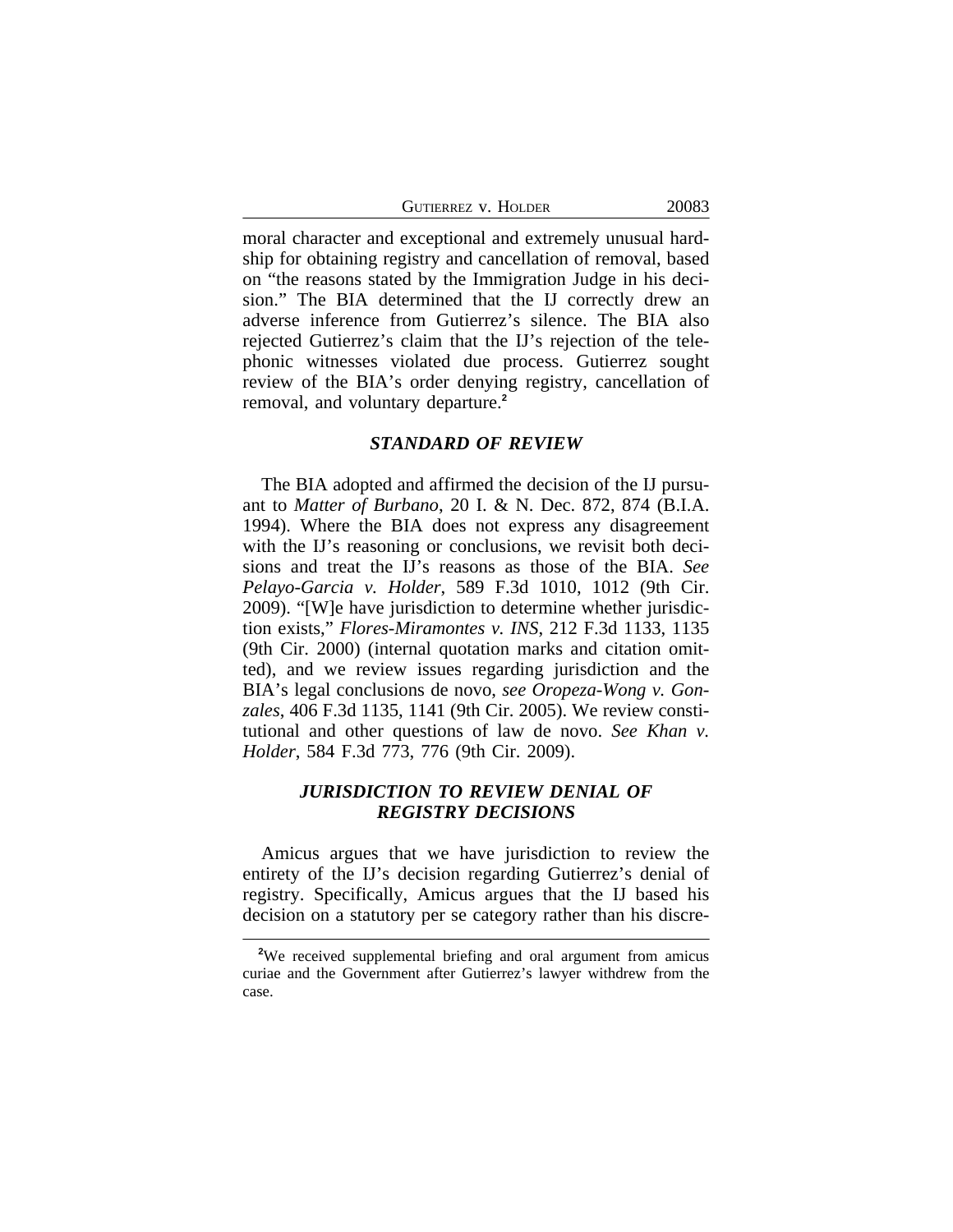tionary authority and therefore this panel need not reach the issue of jurisdiction over discretionary decisions. In the alternative, Amicus argues that we retain jurisdiction to review statutory determinations regarding good moral character. We agree with the latter argument. In addition, we retain jurisdiction to decide issues of law, including constitutional claims.**<sup>3</sup>** 8 U.S.C. § 1252(a)(2)(D).**<sup>4</sup>**

**[1]** Since the Real ID Act of 2005, we have not determined whether we have jurisdiction over decisions of the Attorney General denying registry. The applicable provision states that:

[N]o court shall have jurisdiction to review . . . (i) any judgment regarding the granting of relief under section 1182(h), 1182(i), 1229b, 1229c, or 1255 of this title, or (ii) any other decision or action of the Attorney General . . . the authority for which is specified under this subchapter to be in the discretion of the Attorney General . . . .

*Id.* § 1252(a)(2)(B). According to 8 U.S.C. § 1259, the statute

**<sup>4</sup>**To the extent Gutierrez asserts that the IJ's decision denying cancellation of removal under 8 U.S.C. § 1229b and voluntary departure under 8 U.S.C. § 1229c was not warranted by the record, such claims are expressly barred from judicial review. 8 U.S.C. § 1252(a)(2)(B) ("[N]o court shall have jurisdiction to review . . . any judgment regarding the granting of relief under section . . . 1229b, 1229c . . . of this title" except for constitutional and other legal questions).

**<sup>3</sup>**The Real ID Act of 2005 explicitly authorized such judicial review by adding the following language to 8 U.S.C. § 1252(a)(2)(D): "Nothing in subparagraph (B) or (C), or in any other provision of this Act (other than this section) which limits or eliminates judicial review, shall be construed as precluding review of constitutional claims or questions of law . . . ." Real ID Act of 2005, Pub. L. No. 109-13, § 106, 119 Stat. 231, 310 (2005) (codified as amended at 8 U.S.C.  $\S 1252(a)(2)(D)$ ). Furthermore, we have noted that errors of law may infect discretionary decisions. *See Bazua-Cota v. Gonzales*, 466 F.3d 747, 748 (9th Cir. 2006) (per curium) (finding jurisdiction to review colorable legal and constitutional claims even where the decision was purely discretionary).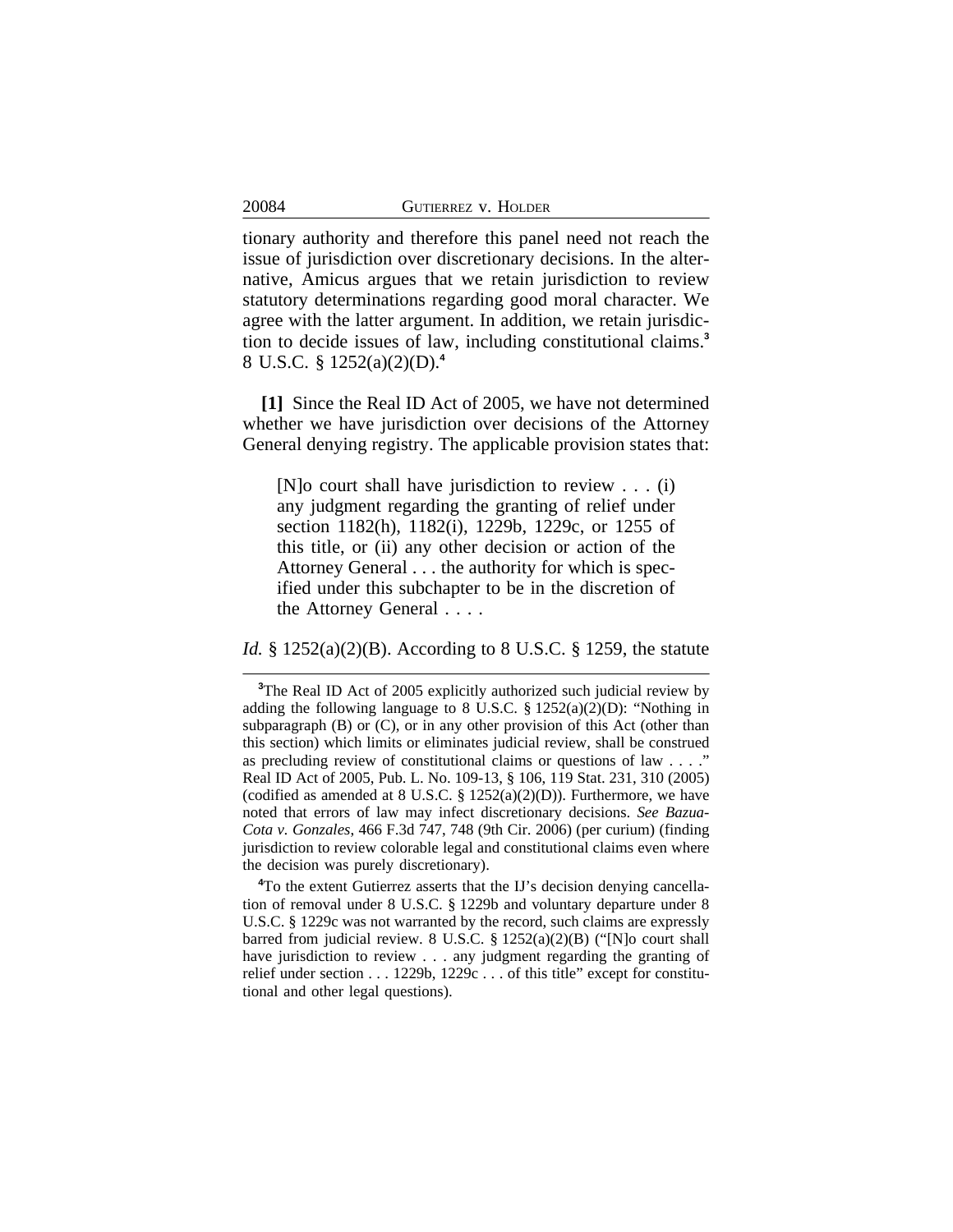| <b>GUTIERREZ V. HOLDER</b> |  |  |
|----------------------------|--|--|
|                            |  |  |

under which Gutierrez was denied registry, the IJ may grant registry if the alien establishes certain facts, including that he is of good moral character. *Id.* § 1259 (registry "may, in the discretion of the Attorney General . . . , be made in the case of any alien"). Although registry under Section 1259 is not expressly listed as a section for which judicial review is barred, *see* 8 U.S.C. § 1252(a)(2)(B)(i), we do not have jurisdiction to review "any other decision or action of the Attorney General . . . the authority for which *is specified* under this subchapter to be in the discretion of the Attorney General," *id.* § 1252(a)(2)(B)(ii) (emphasis added).**<sup>5</sup>** Section 1259 explicitly states that registry is "in the discretion of the Attorney General." *Id.* § 1259. Thus, to the extent the challenged decision was a legally permissible exercise of that discretion, we lack jurisdiction to review it.

**[2]** Here, in denying Gutierrez's application for registry, the IJ "noted that [registry] is a relief in the discretion of [the IJ]," and that he did "not believe that the respondent has demonstrated good moral character and believes that in its discretion, it is inappropriate for [the IJ] to grant the respondent registry." Although Section 1101(f) lists nine circumstances that, if true in a particular alien's case, preclude a finding of good moral character, the IJ did not rely on any of the items listed therein.**<sup>6</sup>** Rather, the IJ based his conclusion on Gutier-

**<sup>6</sup>**The preclusive categories include an individual who is or was "during the period for which good moral character is required to be established . . . a habitual drunkard." 8 U.S.C. § 1101(f). Here, the IJ's decision was based on Gutierrez's crimes rather than whether or not he was a habitual drunkard under the statute.

**<sup>5</sup>**We stated in *Beltran-Tirado* that we had jurisdiction to review denial of registry based purely on the omission of registry from the list of statutory provisions placed beyond our jurisdiction by the transitional rules of the Illegal Immigration Reform and Immigrant Responsibility Act of 1996 ("IIRIRA"). *Beltran-Tirado v. INS*, 213 F.3d 1179, 1182 n.4 (9th Cir. 2000) (citing IIRIRA, Pub. L. No. 104-208, § 309(c)(4)(E)). *Beltran-Tirado*, however, addressed the legal question of whether conviction under 42 U.S.C. § 408 constitutes a crime of moral turpitude under 8 U.S.C. § 1182(a)(2)(A). *Id.* at 1184-85. The Real ID Act made explicit the holding of *Beltran-Tirado*: we have jurisdiction over legal questions involving denial of registry claims.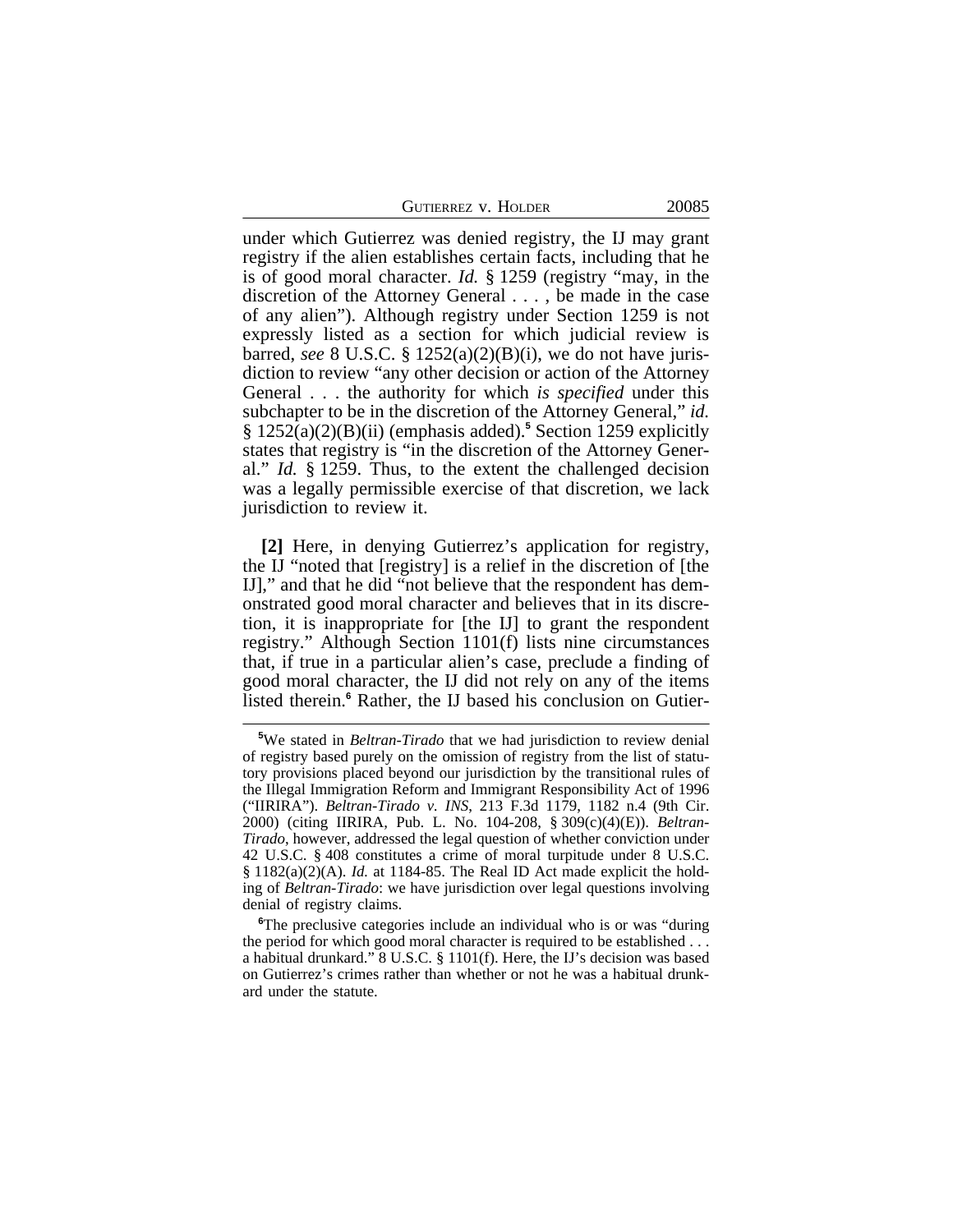20086 GUTIERREZ v. HOLDER

rez's "numerous criminal convictions for driving under the influence . . . from 197[8] to 2001," **7** as well as the fact that Gutierrez was currently driving on a suspended license. The BIA concurred, stating that "[w]e agree with the Immigration Judge that the respondent failed to establish the requisite good moral character for the requested forms of relief." Because the IJ made no mention of per se good moral character except to restate the Government's argument and instead relied on actions falling outside Section 1101(f), the IJ made a general finding of lack of good moral character, a statutory requirement for registry.**<sup>8</sup>**

**[3]** We have jurisdiction to review this determination. As we made clear in *Singh v. Holder*, 8 U.S.C. § 1252(a)(2)(B)(ii) does not preclude from review factual decisions unless "the language of the statute in question . . . provide[s] the discretionary authority for the Attorney General's action." *Singh v. Holder*, 591 F.3d 1190, 1194 (9th Cir. 2010) (alteration in original) (internal quotation marks omitted) (citing *Spencer Enters., Inc. v. United States*, 345 F.3d 683, 689 (9th Cir. 2003)). In *Singh*, we addressed the statutory requirements for eligibility for hardship waiver of the requirements for permanent residence status, holding that by stating "[t]he Attorney General, in the Attorney General's discretion, may" grant relief, 8 U.S.C. § 1186a(c)(4), the ultimate decision was "specified" to be in the Attorney General's discretion.**<sup>9</sup>**

**9** In relevant part, Immigration and Nationality Act § 216(c)(4) provides:

<sup>&</sup>lt;sup>7</sup>The IJ misstated the date as 1970. The BIA subsequently correctly stated the date as 1978.

<sup>&</sup>lt;sup>8</sup>The BIA did refer to the habitual drunkard provision in saying it had no authority to decide constitutional issues. We interpret this to be a convenient disposition of an issue rather than an altering of the IJ's broad basis for his decision. Accordingly, as Gutierrez was not removed under this statute, he lacks standing to challenge the "habitual drunkard" language in 8 U.S.C. § 1101(f)(1) for unconstitutional vagueness as applied. *See Easyriders Freedom F.I.G.H.T. v. Hannigan*, 92 F.3d 1486, 1494 (9th Cir. 1996) (stating that petitioner cannot challenge a statutory provision on vagueness grounds when it was not used against him).

<sup>(4)</sup> Hardship waiver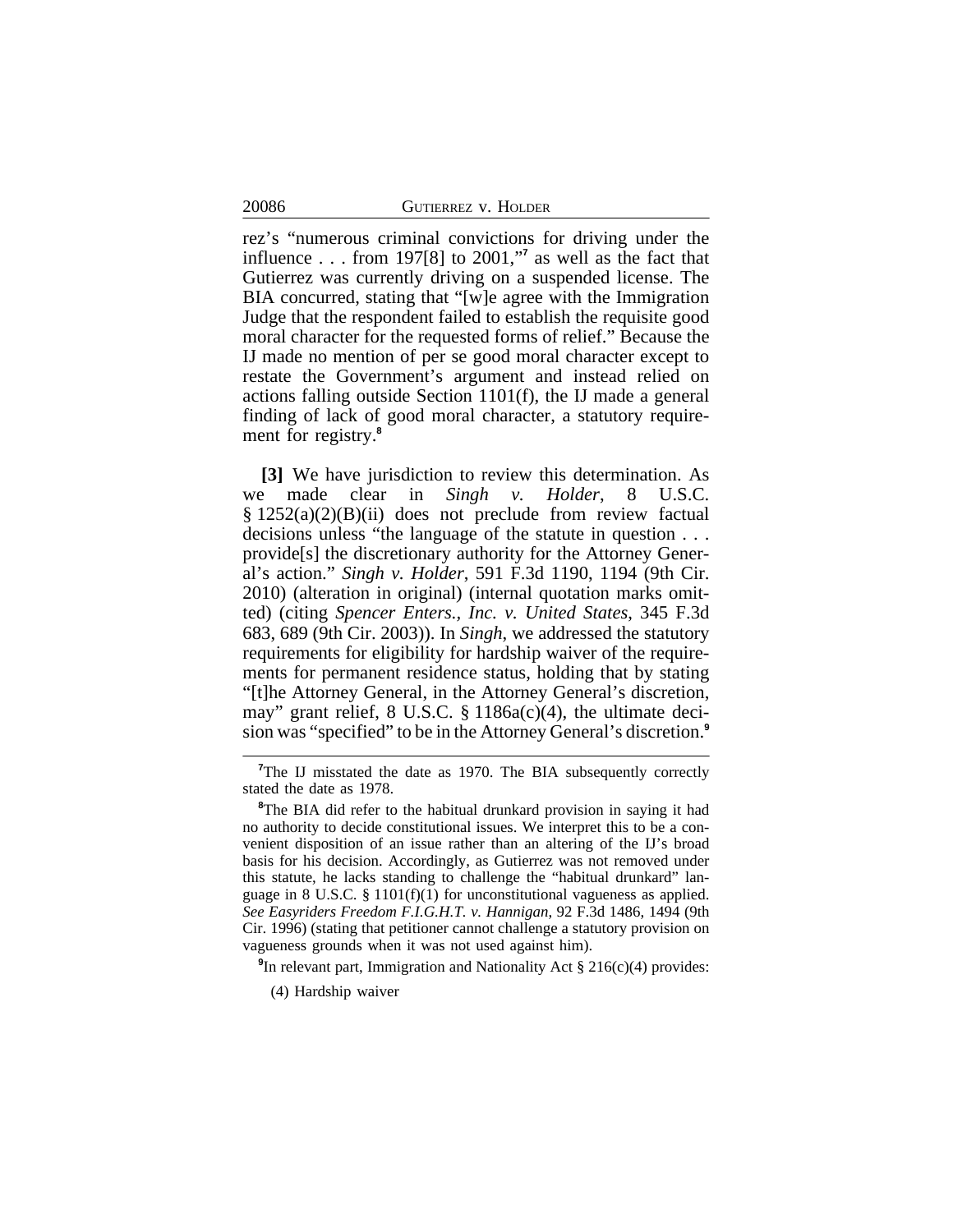| Gutierrez v. Holder |  |  |  |
|---------------------|--|--|--|
|---------------------|--|--|--|

*Singh*, 591 F.3d at 1194. *Singh* also concluded that the phrase, "[t]he determination of what evidence is credible and the weight to be given that evidence shall be *within the sole discretion of the Attorney General*," 8 U.S.C. § 1186a(c)(4) (emphasis added), sufficed to commit such decisions to the Attorney General's discretion. *Singh*, 591 F.3d at 1195. In contrast, the language providing that the Attorney General could grant relief if the alien "demonstrate[d]" that certain criteria were met did not "commit[ ] to the Attorney General's discretion the question whether" those criteria were satisfied. *Id.* at 1194-95 (emphasis and internal quotation marks omitted). Here, the "establishes" language in Section 1259 is akin to the "demonstrates" language of Section 1186a(c)(4). Just as *Singh* held that the IJ's and BIA's underlying factual determinations were not specified to be in the discretion of the Attorney General, nothing in sections 1252 or 1259 specifies that

(A) extreme hardship would result if such alien is removed,

(B) the qualifying marriage was entered into in good faith by the alien spouse, but the qualifying marriage has been terminated (other than through the death of the spouse) and the alien was not at fault in failing to meet the requirements of paragraph (1), or

(C) the qualifying marriage was entered into in good faith by the alien spouse and during the marriage the alien spouse or child was battered by or was the subject of extreme cruelty perpetrated by his or her spouse or citizen or permanent resident parent and the alien was not at fault in failing to meet the requirements of paragraph (1).

. . . The determination of what evidence is credible and the weight to be given that evidence shall be *within the sole discretion of the Attorney General*.

8 U.S.C. § 1186a(c)(4) (emphases added).

The *Attorney General, in the Attorney General's discretion, may* remove the conditional basis of the permanent resident status for an alien who fails to meet the requirements of paragraph (1) *if the alien demonstrates that*—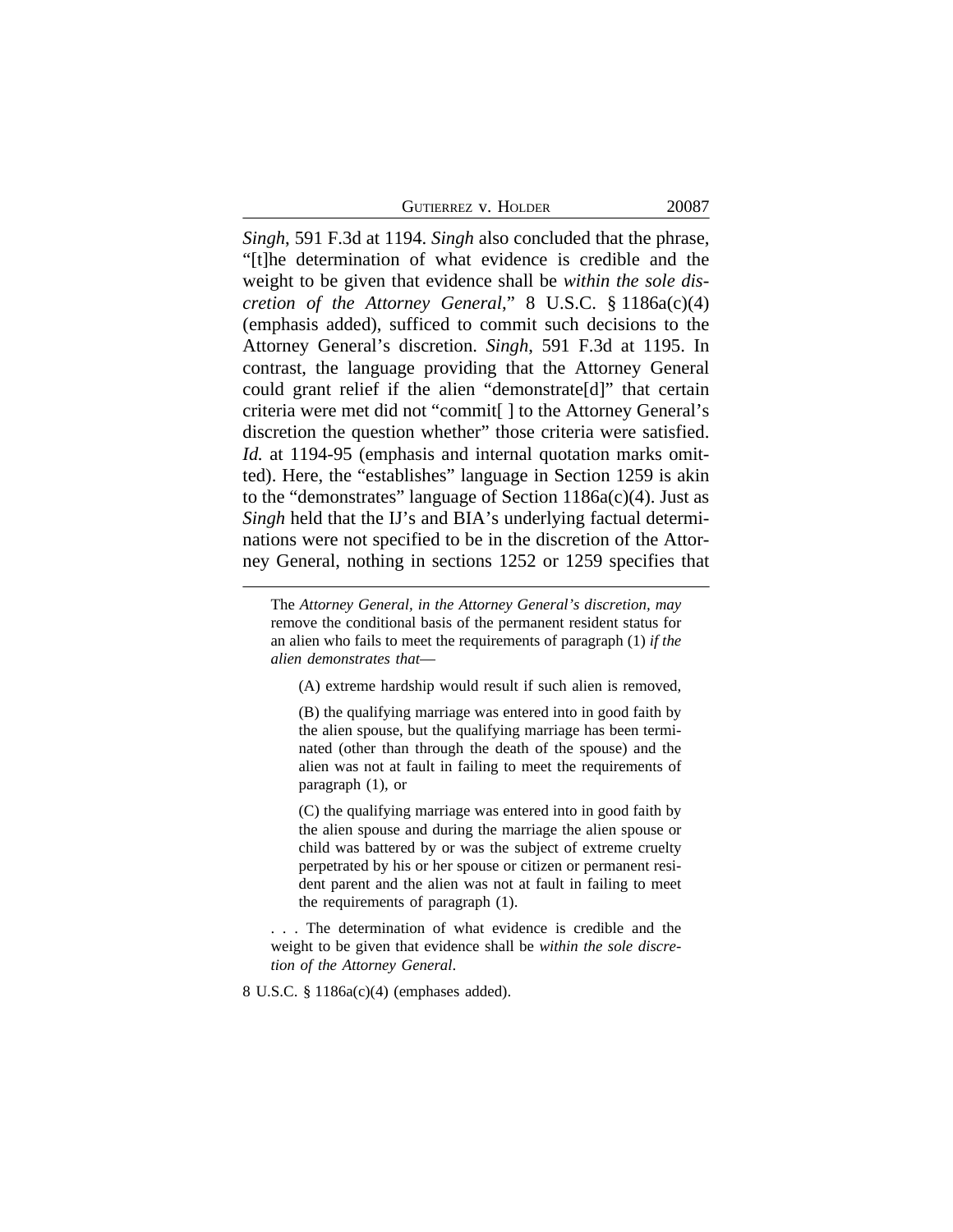| GUTIERREZ V. HOLDER |  |  |  |
|---------------------|--|--|--|
|---------------------|--|--|--|

20088

the good moral character decision is committed to the discretion of the Attorney General. As a result, Section  $1252(a)(2)(B)(ii)$  does not strip us of jurisdiction over the IJ's decision regarding Gutierrez's moral character.**<sup>10</sup>**

Thus, we turn to Gutierrez's claims regarding, 1) the extent to which an assessment of good moral character can be based only on the immediate present and whether there was substantial evidence supporting the finding of lack of good moral character for purposes of registry, 2) procedural due process, and 3) the Fifth Amendment.

**<sup>10</sup>**Assessing jurisdiction over good moral character determinations under IIRIRA's transitional rules, we stated that "[t]he transitional rules . . . preclude direct judicial review of the BIA's determinations of the threshold eligibility requirements of . . . 'good moral character.' " *Kalaw v. INS*, 133 F.3d 1147, 1152 (9th Cir. 1997), *superseded by statute*, 8 U.S.C. § 1252(a)(5), *as recognized in Trejo-Mejia v. Holder*, 593 F.3d 913, 915 (9th Cir. 2010). *Kalaw* was decided pursuant to IIRIRA's transitional rules under Section  $309(c)(4)(E)$ , which stripped us of jurisdiction over "discretionary decision[s]" under Immigration and Nationality Act § 244 and which governed suspension of deportation, the form of relief at issue in *Kalaw*. *See Kalaw*, 133 F.3d at 1150. Under these transitional rules, all that was required to strip jurisdiction was a demonstration that the case arose under one of the listed sections, and the decision in question was discretionary. *See id. Kalaw* confined itself to a discussion of whether the particular analyses at issue in the suspension of deportation decision (which subsumed the determination of good moral character) were discretionary or not. *See id.* at 1151-52. After the Real ID Act of 2005, we lack jurisdiction under Section  $1252(a)(2)(B)(ii)$  only over discretionary decisions "the authority for which is specified under this subchapter to be in the discretion of the Attorney General or the Secretary of Homeland Security." 8 U.S.C.  $\S 1252(a)(2)(B)(ii)$ . Because the statute at issue in *Kalaw* did not include the "is specified" language, *Kalaw* provides no guidance on the question of our jurisdiction pursuant to Section  $1252(a)(2)(B)(ii)$ .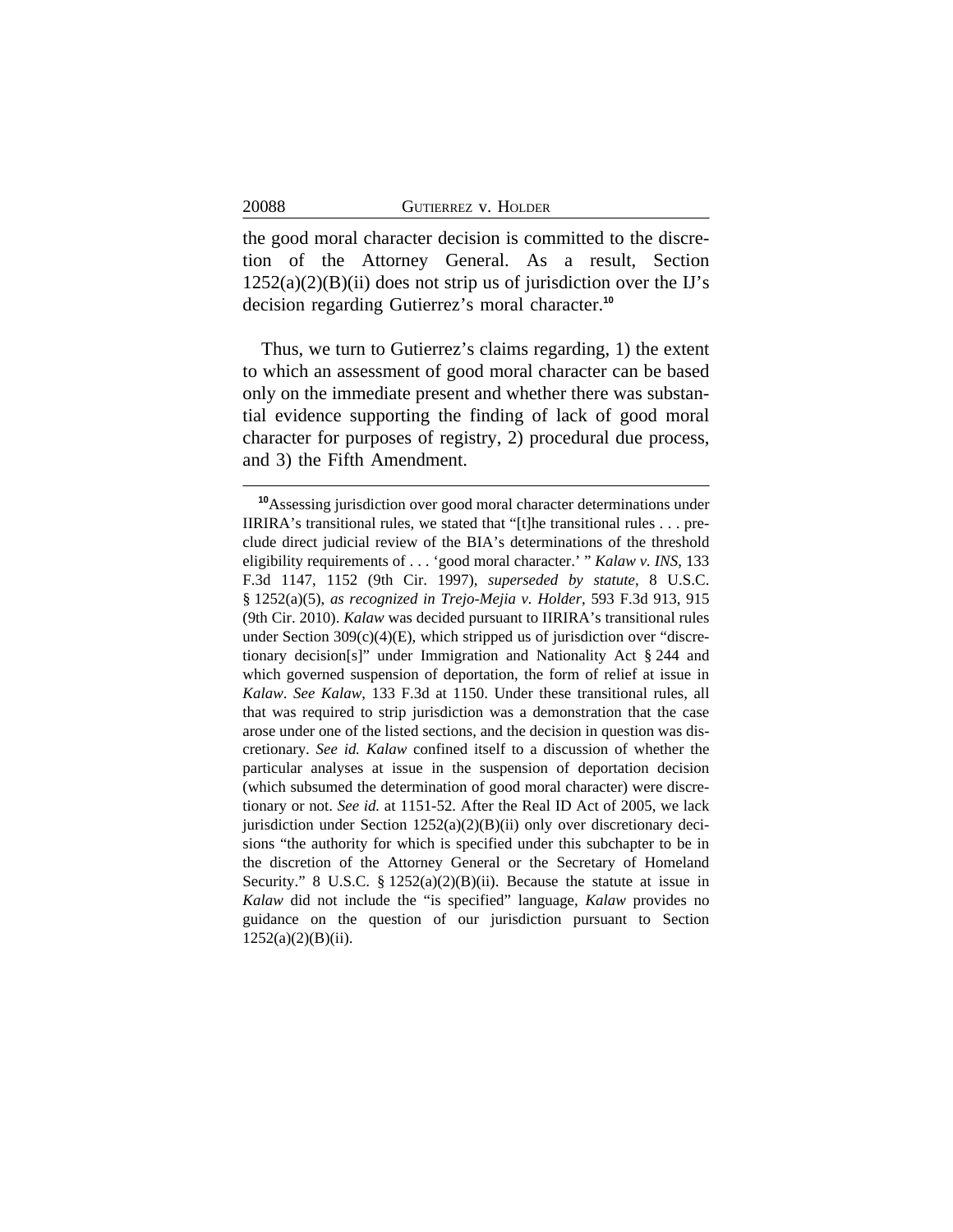#### *DISCUSSION*

## **I. Good Moral Character**

Gutierrez argues that an applicant for registry need show only that he is a person of good moral character in the immediate present without reference to past negative conduct. Specifically, Gutierrez argues that the word "is" in 8 U.S.C. § 1259(c) refers unambiguously to the present moment without reference to past events. This claim lacks merit.

**[4]** Although Congress has not mandated a specific temporal window for demonstration of good moral character in registry claims, for other claims the IJ can look back at evidence of good moral character from past time periods, specifically, five years for citizenship, 8 U.S.C. § 1427(a), ten years for cancellation of removal, *id.* § 1229b(b)(1)(A), and five years for voluntary departure, *id.*  $\S 1229c(b)(1)(B)$ . Thus, the time periods for other moral character inquiries under immigration law support the reasonableness of interpreting Section 1259 to permit looking back to some past time period to determine whether a person is of good moral character. *See id.* § 1259(c). Gutierrez's past actions bear on his current moral character. *See Matter of Sanchez-Linn*, 20 I. &. N. Dec. 362, 365 (B.I.A. 1991) (finding that the IJ must look back to some period preceding the moment a petitioner is standing before a judge). We need not and, for that matter, cannot restrict the IJ or BIA to the immediate present for determining if a petitioner is of good moral character. *See id.* "[A]n applicant for registry must show good moral character for a 'reasonable period of time' preceding the application." *Id.* (quoting *Matter of De Lucia*, 11 I. & N. Dec. 565, 575 (B.I.A. 1966)). "What is a 'reasonable period of time' will vary depending on the specific facts of a case." *Id.* Indeed, in some circumstances, facts from the whole sweep of a person's life may properly be considered by the IJ. *Id.*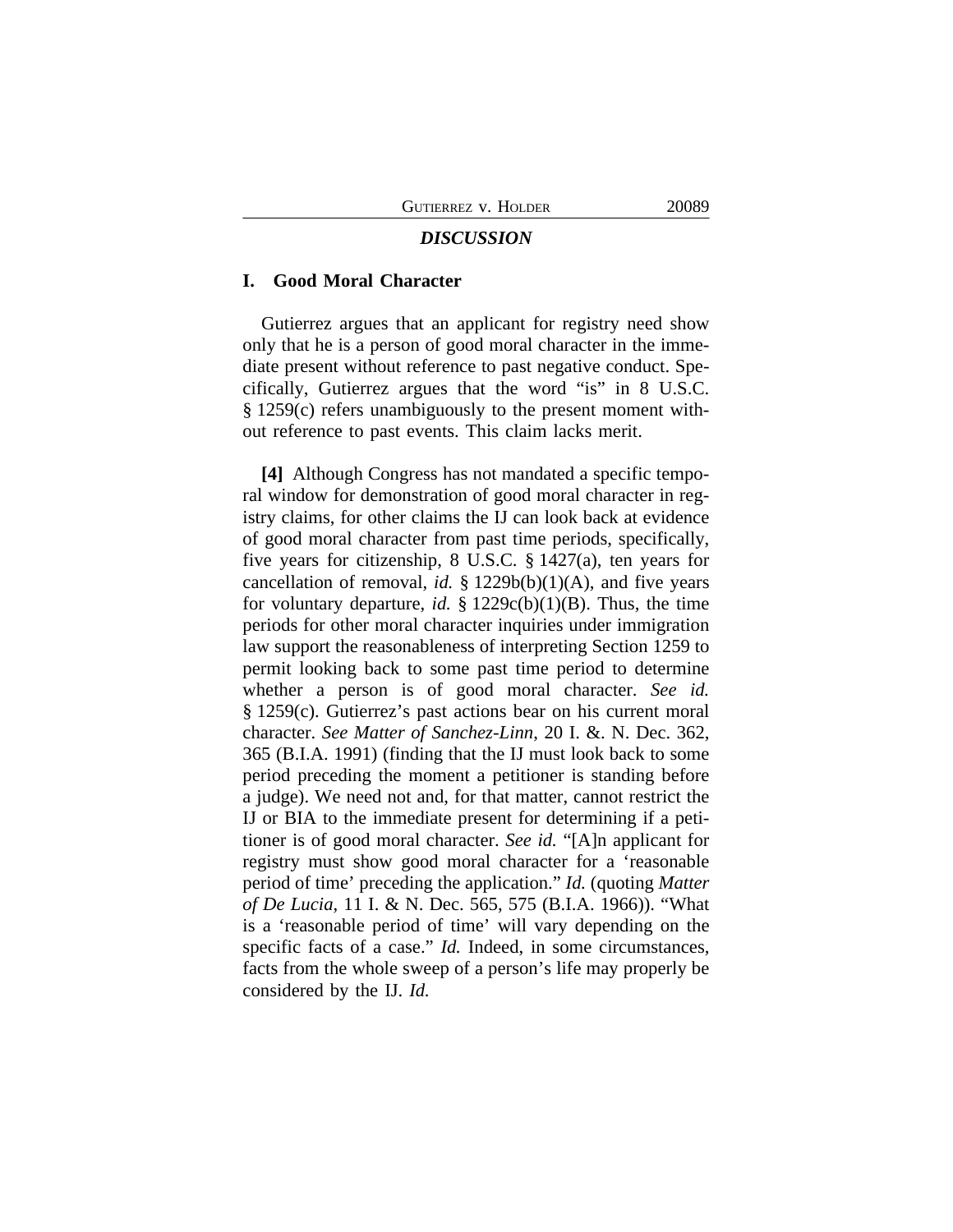#### 20090 GUTIERREZ v. HOLDER

**[5]** Here, the IJ made a multifaceted determination based on conduct stretching back many years, but leading up to the time of the hearing: eight months in prison, seven or eight DUI convictions with the most recent three years prior to the hearing, and driving with a suspended license at the time of the hearing. The IJ looked at facts bearing on lack of good moral character that continued into at least the five years preceding the immigration hearing. There is no basis to find that the IJ was restricted to a time period shorter than the shortest time period for the good moral character inquiry specified in other immigration provisions. Thus, the IJ looked back to a permissible period of time in determining that Gutierrez lacked good moral character.**<sup>11</sup>**

A finding of good moral character involves subjective assessments and weighing of types of evidence that will vary considerably from case to case but clearly here there is enough evidence of wrongdoing over time that it cannot be said that the IJ's decision was without sufficient evidenciary support. Where this type of general and somewhat amorphous question must be answered, considerable deference to the fact-finder is warranted. In this case in particular, with the history of repeated criminal acts, we will not second guess the IJ.

**<sup>11</sup>**Gutierrez also argues that the IJ and BIA, unlike the BIA in *Sanchez-Linn* and *De Lucia*, failed to consider any positive factors and violated his right to equal protection. There is no evidence to support Gutierrez's claim that the IJ failed to consider positive factors before deciding that he was not of good moral character for the purposes of registry. In fact, the IJ discusses the testimony of Gutierrez's three family members at length, stating that he did "not doubt the veracity of any of the witnesses." Furthermore, the other petitioners noted by Gutierrez did not obtain relief. *See Sanchez-Linn*, 20 I. &. N. Dec. at 365-66, 367; *De Lucia*, 11 I. & N. Dec. at 582. Because he cannot show that his treatment "differed from that of similarly situated persons," Gutierrez's equal protection claim is unavailing. *See Dillingham v. INS*, 267 F.3d 996, 1007 (9th Cir. 2001), *overruled on other grounds by Nunez-Reyes v. Holder*, 646 F.3d 684 (9th Cir. July 14, 2011) (en banc).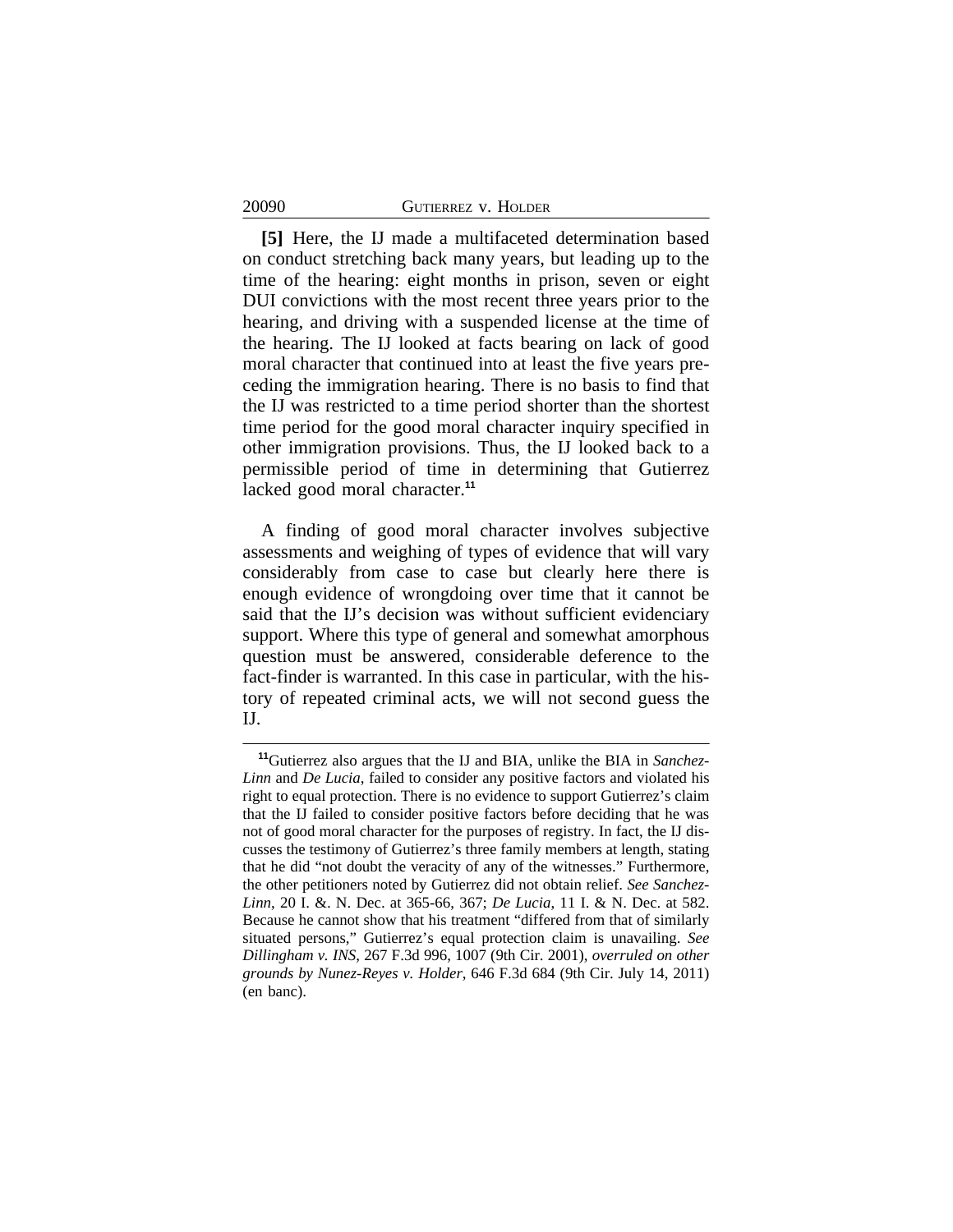#### **II. Due Process**

Gutierrez alleges that the IJ's decision not to allow certain witnesses to testify telephonically violated local procedural rules and his right to due process. This claim lacks merit.

A full and fair hearing is one of the due process rights afforded to aliens in deportation proceedings. *See Getachew v. INS*, 25 F.3d 841, 845 (9th Cir. 1994). A court will grant a petition on due process grounds only if the proceeding was "so fundamentally unfair that the alien was prevented from reasonably presenting his case." *Ibarra-Flores v. Gonzales*, 439 F.3d 614, 620 (9th Cir. 2006); *see Baliza v. INS*, 709 F.2d 1231, 1233 (9th Cir. 1983) ("[T]he only limitation upon its procedure [is] that a hearing, though summary, must be fair." (quoting *Navarrette-Navarrette v. Landon*, 223 F.2d 234, 237 (9th Cir. 1955)). An alien bears the burden of proving the alleged violation prejudiced his or her interests. *See United States v. Cerda-Pena*, 799 F.2d 1374, 1378-79 (9th Cir. 1986).

**[6]** The IJ did not violate Gutierrez's due process rights by excluding the telephonic testimony of three witnesses because, in addition to the untimeliness of the request, there were other witnesses present and prepared to testify in person as to the same character evidence. Gutierrez failed to show that he was prejudiced by the exclusion of these witnesses. Additionally, petitioner's reliance on *Zolotukhin v. Gonzales*, 417 F.3d 1073 (9th Cir. 2005), is misplaced because the excluded telephonic testimony in this case was not from uniquely qualified expert witnesses and others with specific and noncumulative testimony, but rather from witnesses who planned to testify to Gutierrez's good moral character and continuous presence in the United States, which were the same types of evidence nine other witnesses were prepared to provide. Gutierrez had an opportunity to fully present his case. Accordingly, no due process violation occurred.